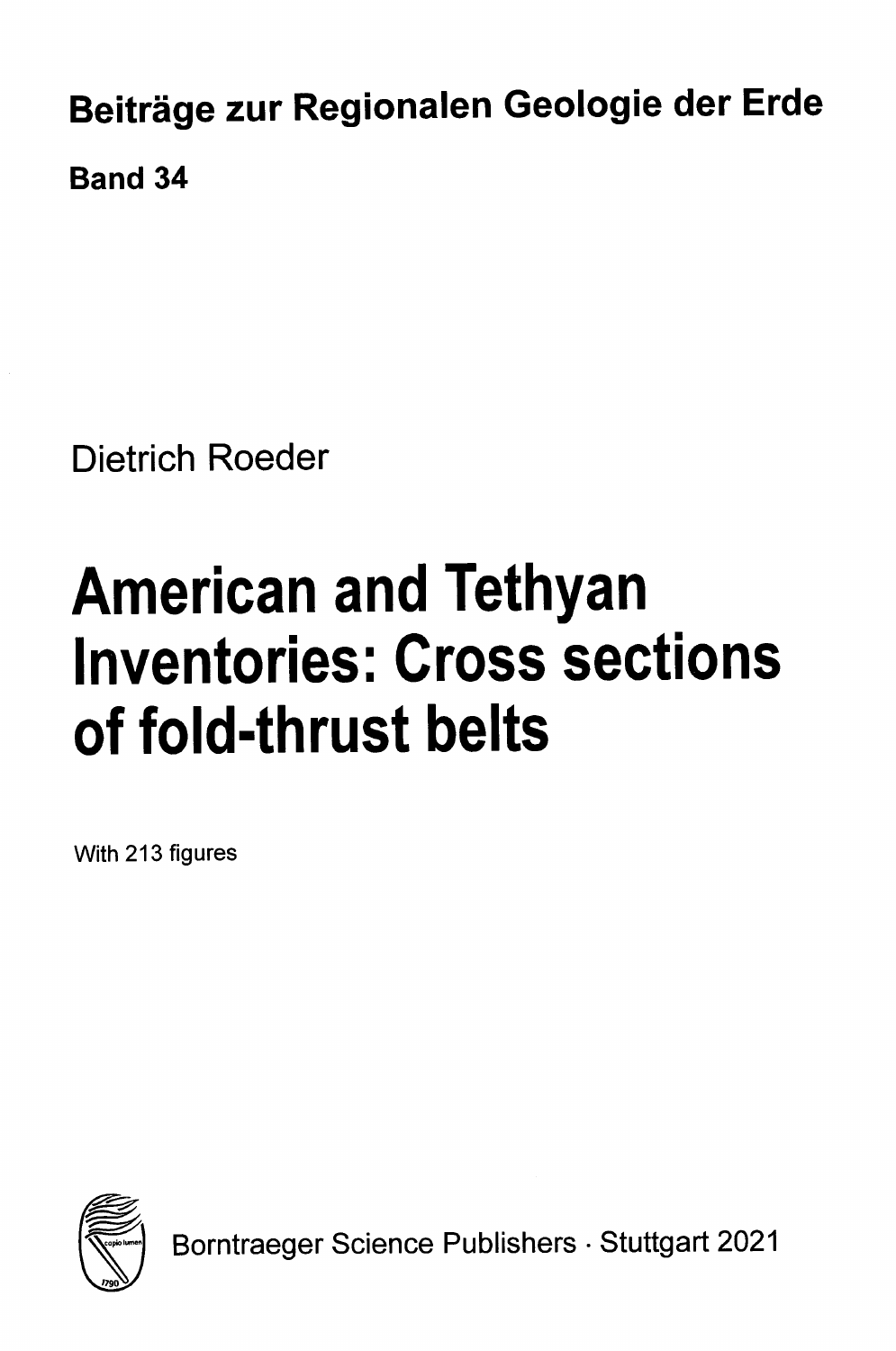## **Contents**

| $\mathbf{1}$   |      |                                                                  | 1                                          |  |
|----------------|------|------------------------------------------------------------------|--------------------------------------------|--|
|                | 1.1  |                                                                  | 1                                          |  |
|                | 1.2  |                                                                  | $\mathbf{1}$                               |  |
|                | 1.3  |                                                                  |                                            |  |
|                | 1.4  |                                                                  | $\begin{array}{c} 2 \\ 2 \\ 3 \end{array}$ |  |
|                | 1.5  |                                                                  |                                            |  |
|                | 1.6  |                                                                  | 5                                          |  |
|                | 1.7  |                                                                  | 6                                          |  |
|                | 1.8  |                                                                  | 8                                          |  |
|                | 1.9  |                                                                  | 10                                         |  |
|                | 1.10 |                                                                  | 11                                         |  |
|                | 1.11 |                                                                  | 11                                         |  |
|                | 1.12 |                                                                  | 11                                         |  |
|                | 1.13 |                                                                  | 12                                         |  |
|                | 1.14 |                                                                  | 13                                         |  |
|                | 1.15 | Organizing fold-thrust belt (FTB) exploration: ranking the tasks | 13                                         |  |
|                | 1.16 |                                                                  | 13                                         |  |
|                | 1.17 | New petroleum and gas fields in the on-shore FTB setting         | 14                                         |  |
| $\overline{c}$ | 15   |                                                                  |                                            |  |
|                | 2.1  |                                                                  | 15                                         |  |
|                | 2.2  |                                                                  | 16                                         |  |
| 3              |      |                                                                  | 17                                         |  |
|                | 3.1  |                                                                  | 17                                         |  |
|                | 3.2  |                                                                  | 18                                         |  |
|                | 3.3  |                                                                  | 20                                         |  |
|                | 3.4  |                                                                  | 20                                         |  |
|                | 3.5  |                                                                  | 21                                         |  |
|                | 3.6  |                                                                  | 23                                         |  |
|                | 3.7  |                                                                  | 24                                         |  |
|                | 3.8  |                                                                  | 24                                         |  |
|                | 3.9  |                                                                  | 24                                         |  |
|                | 3.10 |                                                                  | 25                                         |  |
|                | 3.11 |                                                                  | 25                                         |  |
|                | 3.12 | Nevada: industry needs, COCORP data, and a large fold            | 26                                         |  |
|                | 3.13 | Nevada, the Cordillera, and the legacy of Peter Misch            | 28                                         |  |
|                | 3.14 |                                                                  | 28                                         |  |
| 4              |      | 29                                                               |                                            |  |
|                | 4.1  |                                                                  | 29                                         |  |
|                | 4.2  |                                                                  | 29                                         |  |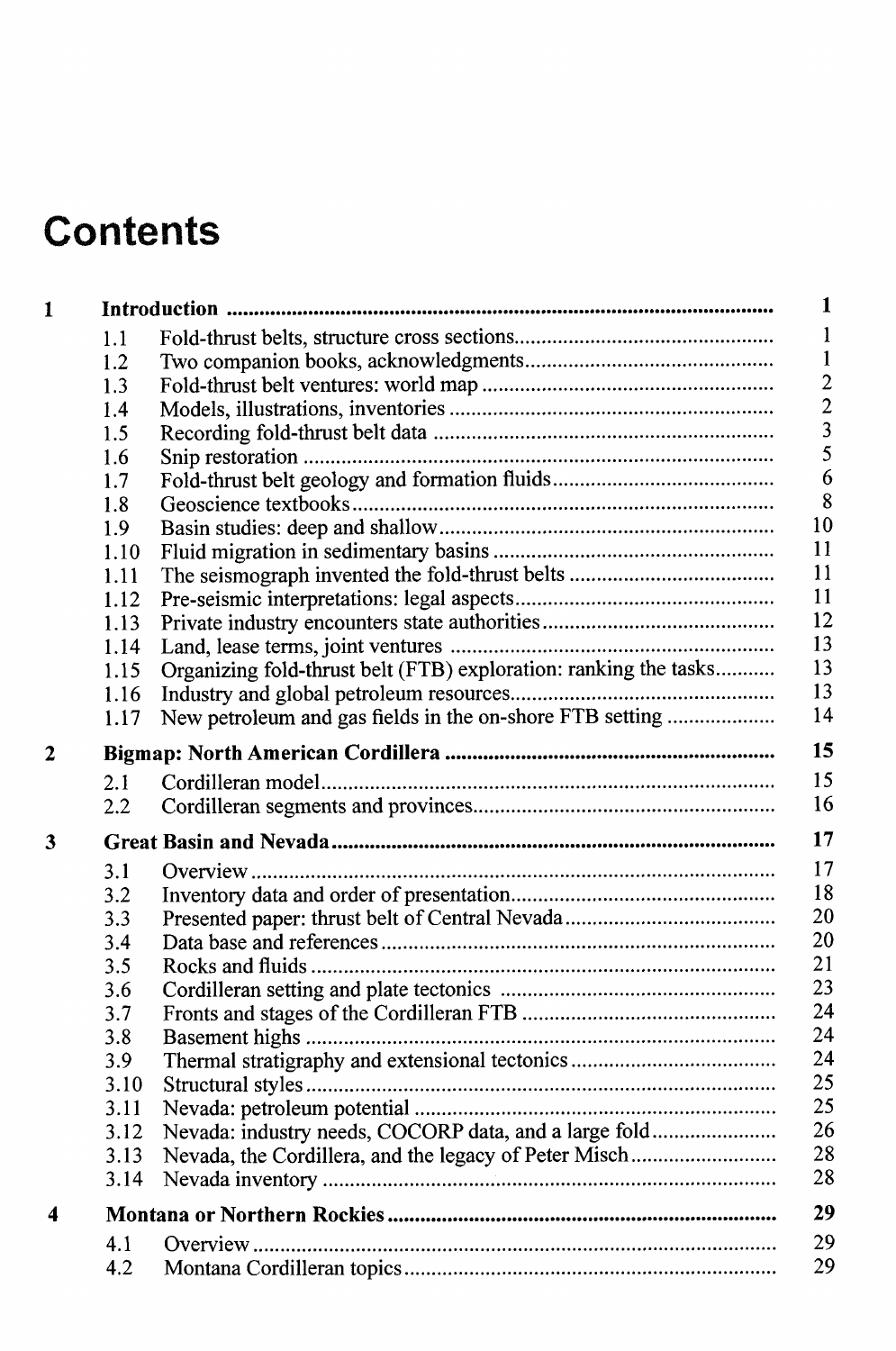|   | 4.3  | 30                                                                           |  |
|---|------|------------------------------------------------------------------------------|--|
|   | 4.4  | 30                                                                           |  |
|   | 4.5  | 32                                                                           |  |
|   | 4.6  | Where is the trailing edge of the foreland-basement top?<br>33               |  |
|   | 4.7  | 33                                                                           |  |
|   | 4.8  | 36                                                                           |  |
|   | 4.9  | Stringers of tight folds embedded into the Beltian wedge<br>36               |  |
|   | 4.10 | 37                                                                           |  |
|   | 4.11 | 38<br>Juxtaposing Cordilleran and hercynide Externide FTB                    |  |
|   | 4.12 | 38                                                                           |  |
|   | 4.13 | 39                                                                           |  |
|   | 4.14 | 39                                                                           |  |
|   | 4.15 | 42                                                                           |  |
| 5 |      | 45                                                                           |  |
|   | 5.1  | 45                                                                           |  |
|   | 5.2  | 45                                                                           |  |
|   | 5.3  | 46                                                                           |  |
|   | 5.4  | 47                                                                           |  |
|   | 5.5  | 49                                                                           |  |
|   | 5.6  | 49                                                                           |  |
|   | 5.7  | 50                                                                           |  |
|   | 5.8  | 50<br>Stratigraphy: Pre-Cordilleran passive margins and Cordilleran foredeep |  |
|   | 5.9  | 51                                                                           |  |
|   | 5.10 | 53                                                                           |  |
|   | 5.11 | Northern Rockies, their main ranges and their basement<br>53                 |  |
|   | 5.12 | 53                                                                           |  |
|   | 5.13 | 53                                                                           |  |
|   | 5.14 | 54                                                                           |  |
|   | 5.15 | West edge of the CRM Allochthon: steep zone or backstay?<br>54               |  |
|   | 5.16 | 54                                                                           |  |
|   | 5.17 | Western CRM and Selkirks Mountains: fan-shaped, folded, and re-              |  |
|   |      | 54                                                                           |  |
|   | 5.18 | 55                                                                           |  |
|   | 5.19 | 56                                                                           |  |
|   | 5.20 | 56                                                                           |  |
|   | 5.21 | 56                                                                           |  |
|   | 5.22 | 56                                                                           |  |
|   | 5.23 | 57                                                                           |  |
|   | 5.24 | 57                                                                           |  |
|   | 5.25 | 57                                                                           |  |
|   | 5.26 | 58                                                                           |  |
| 6 |      | 62                                                                           |  |
|   | 6.1  | 62                                                                           |  |
|   | 6.2  | 65                                                                           |  |
|   | 6.3  | 67                                                                           |  |
|   | 6.4  | 67                                                                           |  |
|   | 6.5  | 67                                                                           |  |
|   | 6.6  | 67                                                                           |  |
|   | 6.7  | 68                                                                           |  |

 $\cdot$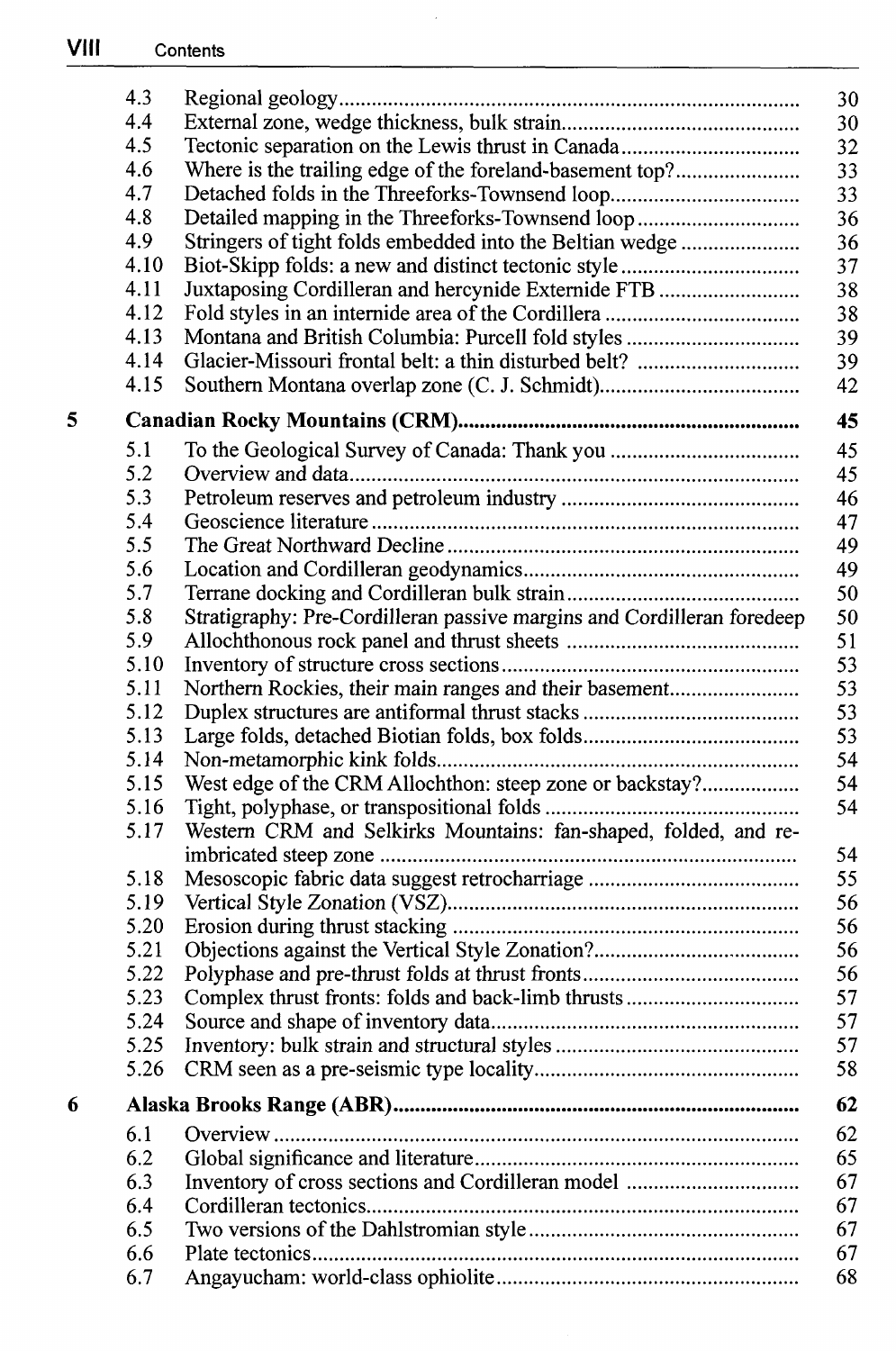|    | 6.8          |                                                                      | 70       |
|----|--------------|----------------------------------------------------------------------|----------|
|    | 6.9          | Better methods confirm Brookian orogeny as early                     | 70       |
|    | 6.10         | ABR basement structure, envelope tectonics, foreland flexure         | 70       |
|    | 6.11         | Quantifying uplift of a core zone and decay of its Bouguer Moho root | 71       |
|    | 6.12         |                                                                      | 71       |
|    | 6.13         | Doonerak fenster and Brooks Front Range: unclear details             | 72       |
|    | 6.14         |                                                                      | 73       |
| 7  |              |                                                                      | 74       |
|    | 7.1          |                                                                      | 74       |
|    | 7.2          |                                                                      | 74       |
|    | 7.3          |                                                                      | 74       |
|    | 7.4          |                                                                      | 76       |
|    | 7.5          |                                                                      | 77       |
|    | 7.6          |                                                                      | 79       |
|    | 7.7          |                                                                      | 79       |
|    | 7.8          |                                                                      | 84       |
| 8  |              |                                                                      | 86       |
|    | 8.1          |                                                                      | 86       |
|    | 8.2          |                                                                      | 86       |
|    | 8.3          |                                                                      | 87       |
|    | 8.4          |                                                                      | 87       |
|    | 8.5          |                                                                      | 87       |
|    | 8.6          |                                                                      | 88       |
|    | 8.7          | Map-view curvature of Sommaruga (Moho) contours                      | 88       |
|    |              |                                                                      |          |
| 9  |              |                                                                      | 89       |
|    |              |                                                                      |          |
|    | 9.1<br>9.2   |                                                                      | 89       |
|    | 9.3          | Post-seismic petroleum venture: no access to seismic data            | 89       |
|    | 9.4          |                                                                      | 90<br>90 |
|    | 9.5          | East-Alpine FTB: geological issues resolved and unresolved           | 90       |
|    | 9.6          |                                                                      | 91       |
|    | 9.7          | North Alpine inventory (Germany, Austria): structural geology        | 91       |
| 10 |              |                                                                      | 92       |
|    |              |                                                                      |          |
|    | 10.1         |                                                                      | 92       |
|    | 10.2<br>10.3 |                                                                      | 92       |
|    |              | South-Alpine inventories of seriated cross sections                  | 93       |
|    | 10.4<br>10.5 | South-Alpine structural style: Lombardia, Veneto, Friuli, Istria     | 93       |
|    | 10.6         |                                                                      | 94<br>94 |
| 11 |              |                                                                      | 97       |
|    | 11.1         |                                                                      | 97       |
|    | 11.2         |                                                                      |          |
|    | 11.3         |                                                                      | 97       |
|    | 11.4         |                                                                      | 97<br>97 |
|    | 11.5         |                                                                      |          |
|    | 11.6         | SEAG-Anschutz venture in the Swiss Molasse basin                     | 98<br>98 |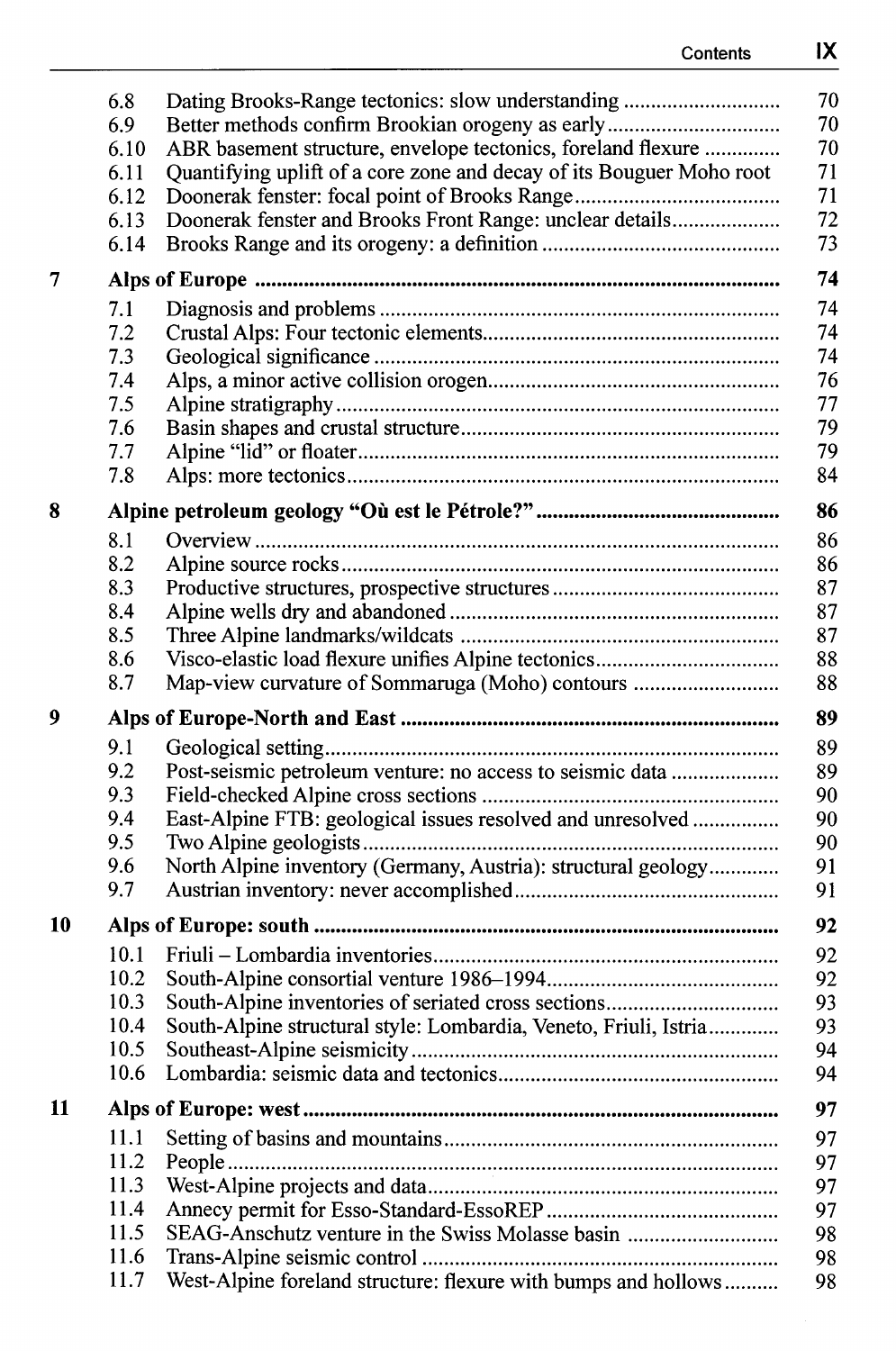|                  | 11.8 | West-Alpine main thrust: collisional changes in structure         | 99         |
|------------------|------|-------------------------------------------------------------------|------------|
|                  | 11.9 |                                                                   | 99         |
|                  |      |                                                                   | 99         |
|                  |      |                                                                   | 99         |
| 12               |      |                                                                   | <b>101</b> |
|                  | 12.1 |                                                                   | 101        |
|                  | 12.2 |                                                                   | 101        |
|                  | 12.3 |                                                                   | 102        |
|                  | 12.4 |                                                                   | 102        |
|                  | 12.5 |                                                                   | 103        |
|                  | 12.6 | North flank: Orogenic backstay within Atlantic passive margin     | 103        |
|                  | 12.7 |                                                                   | 104        |
|                  | 12.8 | Circum-Pyrenean petroleum systems, reserves, stratigraphy         | 105        |
|                  | 12.9 |                                                                   | 105        |
|                  |      |                                                                   | 105        |
| 13               |      |                                                                   | 106        |
|                  | 13.1 |                                                                   | 106        |
|                  | 13.2 |                                                                   | 106        |
|                  | 13.3 |                                                                   | 107        |
|                  | 13.4 |                                                                   | 107        |
|                  | 13.5 |                                                                   | 108        |
|                  | 13.6 |                                                                   | 109        |
|                  | 13.7 |                                                                   | 109        |
|                  | 13.8 |                                                                   | 109        |
|                  | 13.9 |                                                                   | 109        |
|                  |      |                                                                   | 109        |
|                  |      | 13.11 Mount Olympus Window (MOW) footwall series                  | 110        |
|                  |      |                                                                   | 110        |
|                  |      |                                                                   | 110        |
|                  |      | 13.14 Recent gas discoveries by Hellenic Petroleum Co (2010-2012) | 113        |
| 14               |      |                                                                   | 114        |
|                  | 14.1 |                                                                   |            |
|                  | 14.2 |                                                                   | 114        |
|                  | 14.3 |                                                                   | 114        |
|                  | 14.4 |                                                                   | 114        |
|                  | 14.5 | Apennine FTB: volcanism, Tyrrhenian, spreading, seismicity        | 115<br>115 |
| 15 <sub>15</sub> |      |                                                                   |            |
|                  | 15.1 |                                                                   | 116        |
|                  | 15.2 |                                                                   | 116        |
|                  | 15.3 |                                                                   | 117        |
|                  | 15.4 | Benoud Petroleum Concession: Sahara Atlas, Algeria                | 118        |
|                  | 15.5 | Sahara Atlas: structure and choice of assumed style               | 121        |
|                  | 15.6 |                                                                   | 122        |
|                  | 15.7 |                                                                   | 122        |
|                  | 15.8 |                                                                   | 123        |
|                  | 15.9 |                                                                   | 123<br>125 |
|                  |      |                                                                   | 125        |
|                  |      |                                                                   |            |

 $\overline{a}$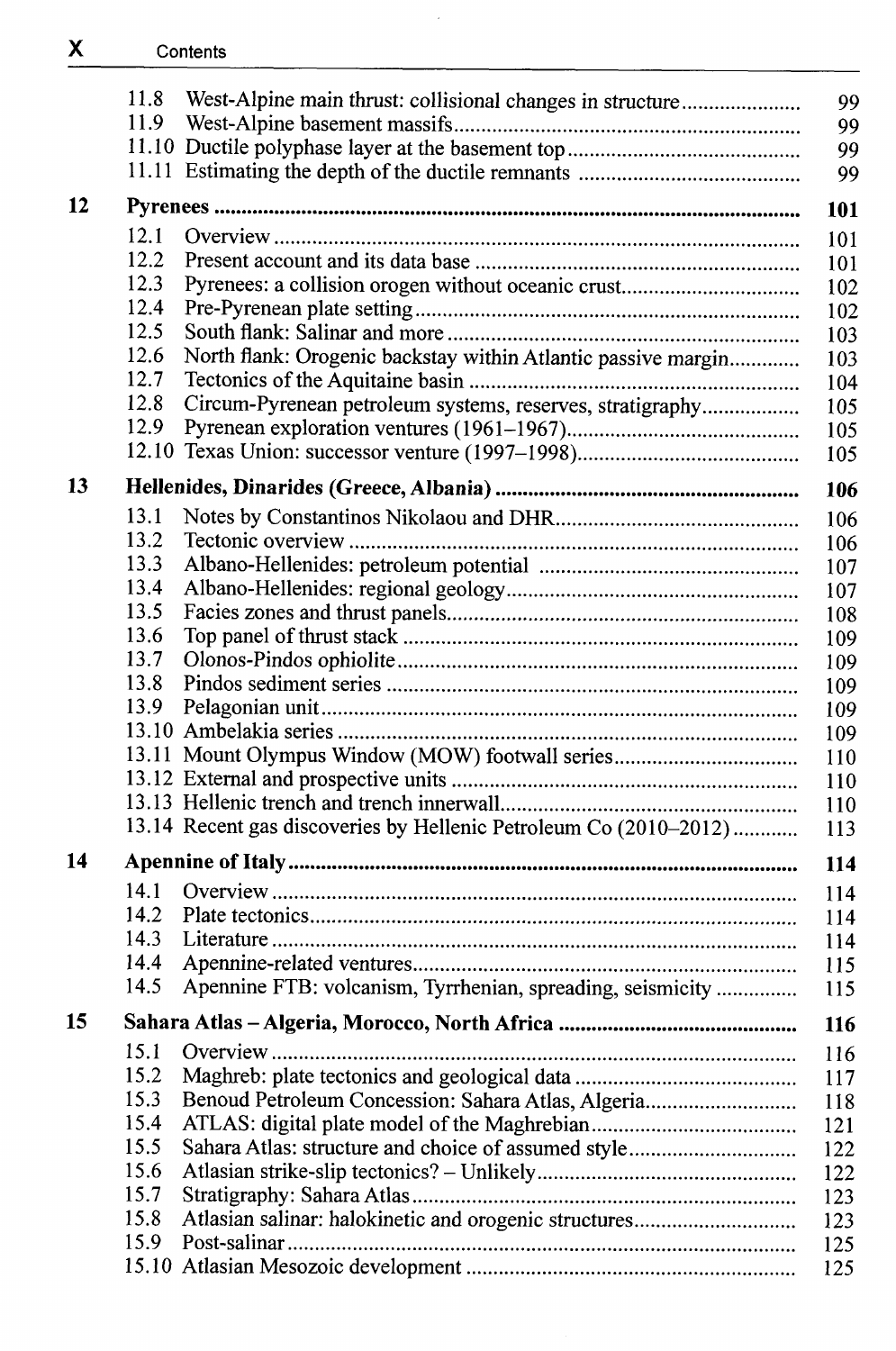|    |      | 125<br>126                                                                  |  |
|----|------|-----------------------------------------------------------------------------|--|
|    |      | 127                                                                         |  |
| 16 |      |                                                                             |  |
|    | 16.1 | 127                                                                         |  |
|    | 16.2 | 127                                                                         |  |
|    | 16.3 | 128                                                                         |  |
|    | 16.4 | 128                                                                         |  |
|    | 16.5 | 128                                                                         |  |
|    | 16.6 | Ketama unit: a steep zone and triple junction? - A rootless rotation<br>129 |  |
|    | 16.7 | Alboran Sea, Rifean-Betic Loop: emerging mantle diapir<br>129               |  |
| 17 |      | 131                                                                         |  |
|    | 17.1 | 131                                                                         |  |
|    | 17.2 | 132                                                                         |  |
|    | 17.3 | 132                                                                         |  |
|    | 17.4 | 133                                                                         |  |
|    | 17.5 | 133                                                                         |  |
|    | 17.6 | 133                                                                         |  |
|    | 17.7 | 134                                                                         |  |
|    | 17.8 | 135                                                                         |  |
|    | 17.9 | Ophiolites in Pakistan, by DHR and Eldridge Moores<br>135                   |  |
|    |      | 136                                                                         |  |
|    |      | 140                                                                         |  |
|    |      | 141                                                                         |  |
|    |      | 142                                                                         |  |
|    |      | 142                                                                         |  |
| 18 |      | 144                                                                         |  |
| 19 |      | 145                                                                         |  |
|    | 19.1 | 145                                                                         |  |
|    | 19.2 | 146                                                                         |  |
|    | 19.3 | 146                                                                         |  |
|    | 19.4 | 146                                                                         |  |
|    | 19.5 | 147                                                                         |  |
|    | 19.6 | 148                                                                         |  |
|    | 19.7 | 148                                                                         |  |
|    | 19.8 | 149                                                                         |  |
|    | 19.9 | 152                                                                         |  |
|    |      | 152                                                                         |  |
|    |      | 155                                                                         |  |
|    |      | 155                                                                         |  |
|    |      | 158                                                                         |  |
| 20 |      | 159                                                                         |  |
| 21 |      | <b>160</b>                                                                  |  |
|    | 21.1 | 160                                                                         |  |
|    | 21.2 | 161                                                                         |  |
|    |      |                                                                             |  |